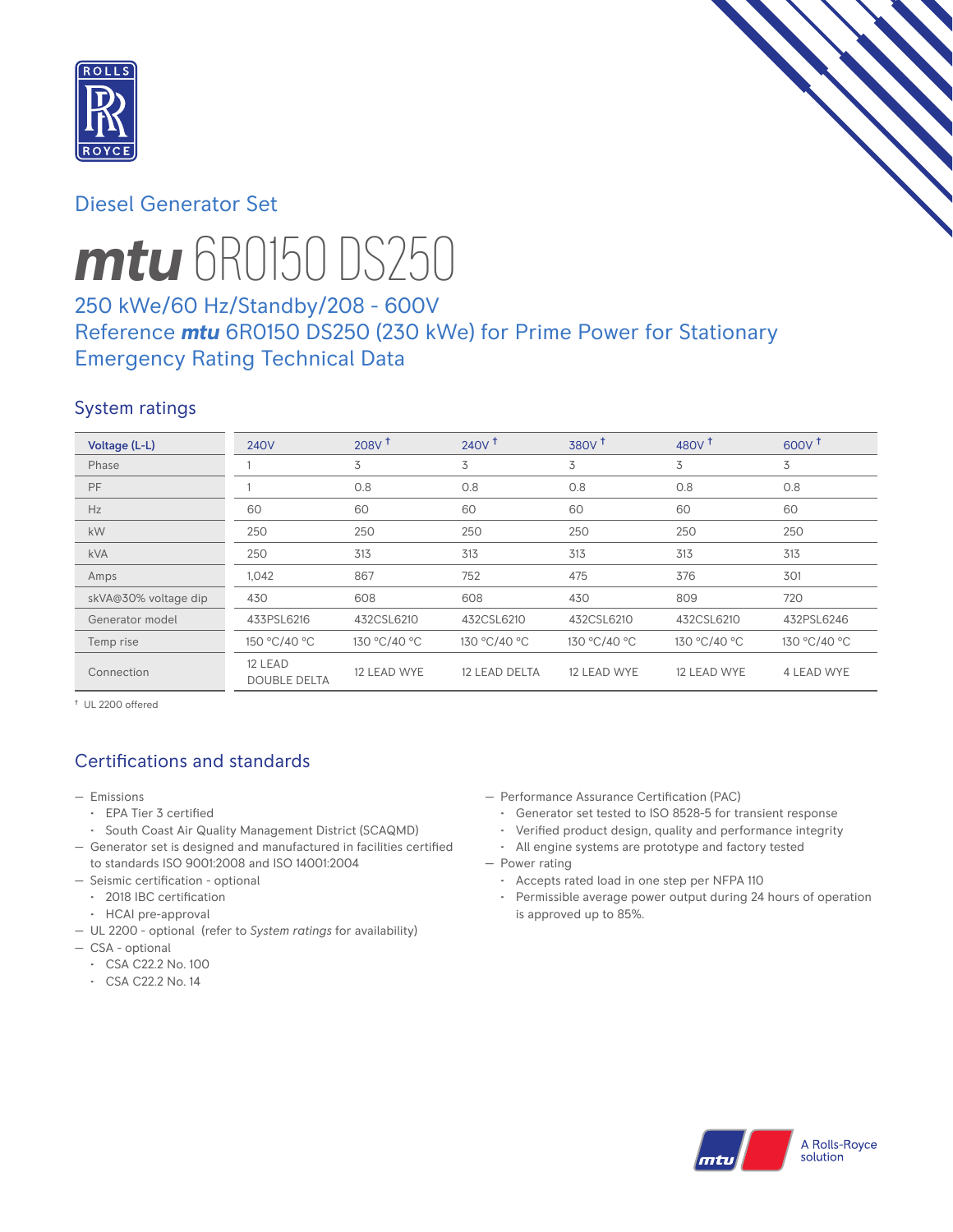# Standard features \*

- Single source supplier
- Global product support
- Two (2) Year/3,000 Hour Basic Limited Warranty
- 6090HF484 diesel engine
	- 9.0 liter displacement
	- Common rail fuel injection
	- 4-cycle
- Engine-generator resilient mounted
- Complete range of accessories
- Cooling system
- Integral set-mounted
	- Engine-driven fan

# Standard equipment \*

## Engine

- Air cleaner
- Oil pump
- Oil drain extension and shut-off valve
- Full flow oil filter
- Open crankcase ventilation
- Jacket water pump
- Thermostat
- Blower fan and fan drive
- Radiator unit mounted
- Electric starting motor 24V
- Governor electronic isochronous
- Base formed steel
- SAE flywheel and bell housing
- Charging alternator 24V
- Battery rack and cables
- Flexible fuel connectors
- Flexible exhaust connection
- EPA certified engine

## **Generator**

- NEMA MG1, IEEE, and ANSI standards compliance for temperature rise and motor starting
- Sustained short circuit current of up to 300% of the rated current for up to 10 seconds
- Self-ventilated and drip-proof
- Superior voltage waveform
- Digital, solid state, volts-per-hertz regulator
- Brushless alternator with brushless pilot exciter
- 4 pole, rotating field
- 130 °C maximum standby temperature rise
- 1-bearing, sealed
- Flexible coupling
- Full amortisseur windings
- 125% rotor balancing
- 3-phase voltage sensing
- $\pm$  1% voltage regulation no load to full load
- 100% of rated load one step
- 5% maximum total harmonic distortion
- Generator
	- Brushless, rotating field generator
	- 2/3 pitch windings
	- 300% short circuit capability with optional Permanent Magnet Generator (PMG)
- Digital control panel(s)
	- UL recognized, CSA certified, NFPA 110
	- Complete system metering
	- LCD display

## Digital control panel(s)

- Digital metering
- Engine parameters
- Generator protection functions
- Engine protection
- CANBus ECU communications
- Windows®-based software
- Multilingual capability
- Communications to remote annunciator
- Programmable input and output contacts
- UL recognized, CSA certified, CE approved
- Event recording
- IP 54 front panel rating with integrated gasket
- NFPA 110 compatible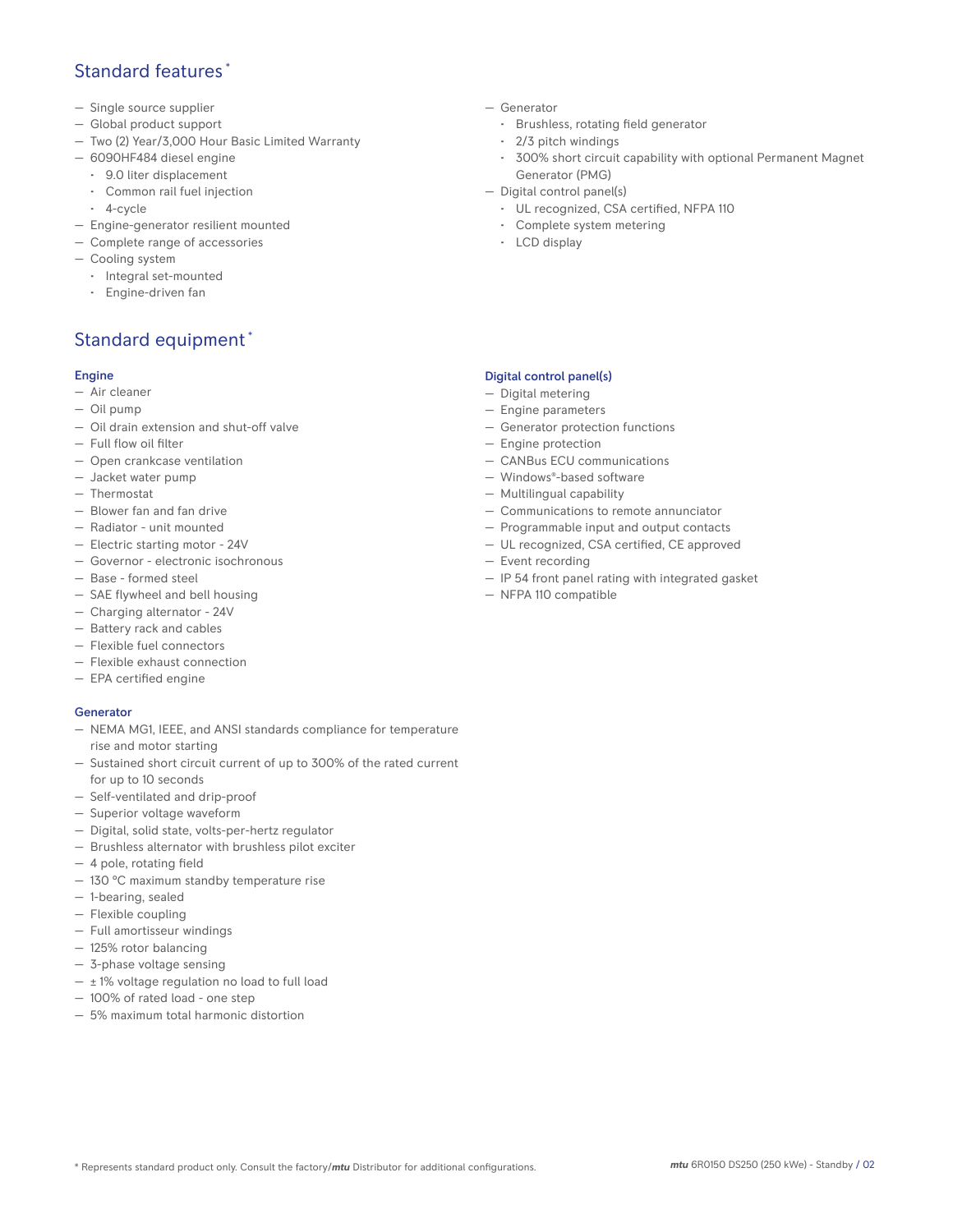# Application data

## Engine

| Manufacturer                | John Deere  |
|-----------------------------|-------------|
| Model                       | 6090HF484   |
| Type                        | 4-cycle     |
| Arrangement                 | 6-inline    |
| Displacement: $L (in3)$     | 9.0(549)    |
| Bore: cm (in)               | 11.84(4.7)  |
| Stroke: cm (in)             | 13.6(5.4)   |
| Compression ratio           | 16:1        |
| Rated rpm                   | 1,800       |
| Engine governor             | <b>JDEC</b> |
| Maximum power: kWm (bhp)    | 315 (422)   |
| Steady state frequency band | ± 0.25%     |
| Air cleaner                 | dry         |
|                             |             |

## Liquid capacity

| Total oil system: L (gal)             | 31(8.19)     |
|---------------------------------------|--------------|
| Engine jacket water capacity: L (gal) | 16(4.23)     |
| System coolant capacity: L (gal)      | 53.5 (14.13) |

#### Electrical

| Electric volts DC                                            | 24  |
|--------------------------------------------------------------|-----|
| Cold cranking amps under -17.8 $^{\circ}$ C (O $^{\circ}$ F) | 950 |
| Batteries: group size                                        | .31 |
| Batteries: quantity                                          |     |
|                                                              |     |

## Fuel system

| $-10$ JIC 37 $\degree$ female |
|-------------------------------|
| $-6$ JIC 37 $^{\circ}$ female |
| 1.3(4.4)                      |
| diesel #2                     |
| 239.92 (63.38)                |
|                               |

#### Fuel consumption

| At 100% of power rating: L/hr (gal/hr)<br>At 75% of power rating: L/hr (gal/hr)<br>At 50% of power rating: L/hr (gal/hr) | 74.3 (19.6)<br>64.2 (16.96)<br>45.5 (12.01) |
|--------------------------------------------------------------------------------------------------------------------------|---------------------------------------------|
| Cooling - radiator system                                                                                                |                                             |
| Ambient capacity of radiator: °C (°F)                                                                                    | 50 (122)                                    |
| Maximum restriction of cooling air: intake                                                                               |                                             |
| and discharge side of radiator: kPa (in. H <sub>2</sub> O)                                                               | 0.124(0.5)                                  |
| Water pump capacity: L/min (gpm)                                                                                         | 280 (74)                                    |
| Heat rejection to coolant: kW (BTUM)                                                                                     | 104 (5,920)                                 |
| Heat rejection to air to air: kW (BTUM)                                                                                  | 88 (5,009)                                  |
| Heat radiated to ambient: kW (BTUM)                                                                                      | 34.1 (1,939)                                |
| Fan power: kW (hp)                                                                                                       | 13.9 (18.6)                                 |
| Air requirements                                                                                                         |                                             |
| Aspirating: *m <sup>3</sup> /min (SCFM)                                                                                  | 25.5 (901)                                  |
| Air flow required for radiator                                                                                           |                                             |
| cooled unit: *m <sup>3</sup> /min (SCFM)                                                                                 | 507.6 (17,926)                              |
| Remote cooled applications; air flow required for                                                                        |                                             |
| dissipation of radiated generator set heat for a                                                                         |                                             |
| maximum of 25 °F rise: *m <sup>3</sup> /min (SCFM)                                                                       | 123.8 (4,374)                               |
| * Air density = 1.184 kg/m <sup>3</sup> (0.0739 lbm/ft <sup>3</sup> )                                                    |                                             |
| <b>Exhaust system</b>                                                                                                    |                                             |
| Gas temperature (stack): °C (°F)                                                                                         | 638 (1,180)                                 |
| Gas volume at stack temperature: m <sup>3</sup> /min (CFM)                                                               | 59 (2,084)                                  |
| Maximum allowable back pressure at                                                                                       |                                             |
| outlet of engine, before piping: kPa (in. H <sub>2</sub> 0)                                                              | 7.5(30)                                     |
|                                                                                                                          |                                             |